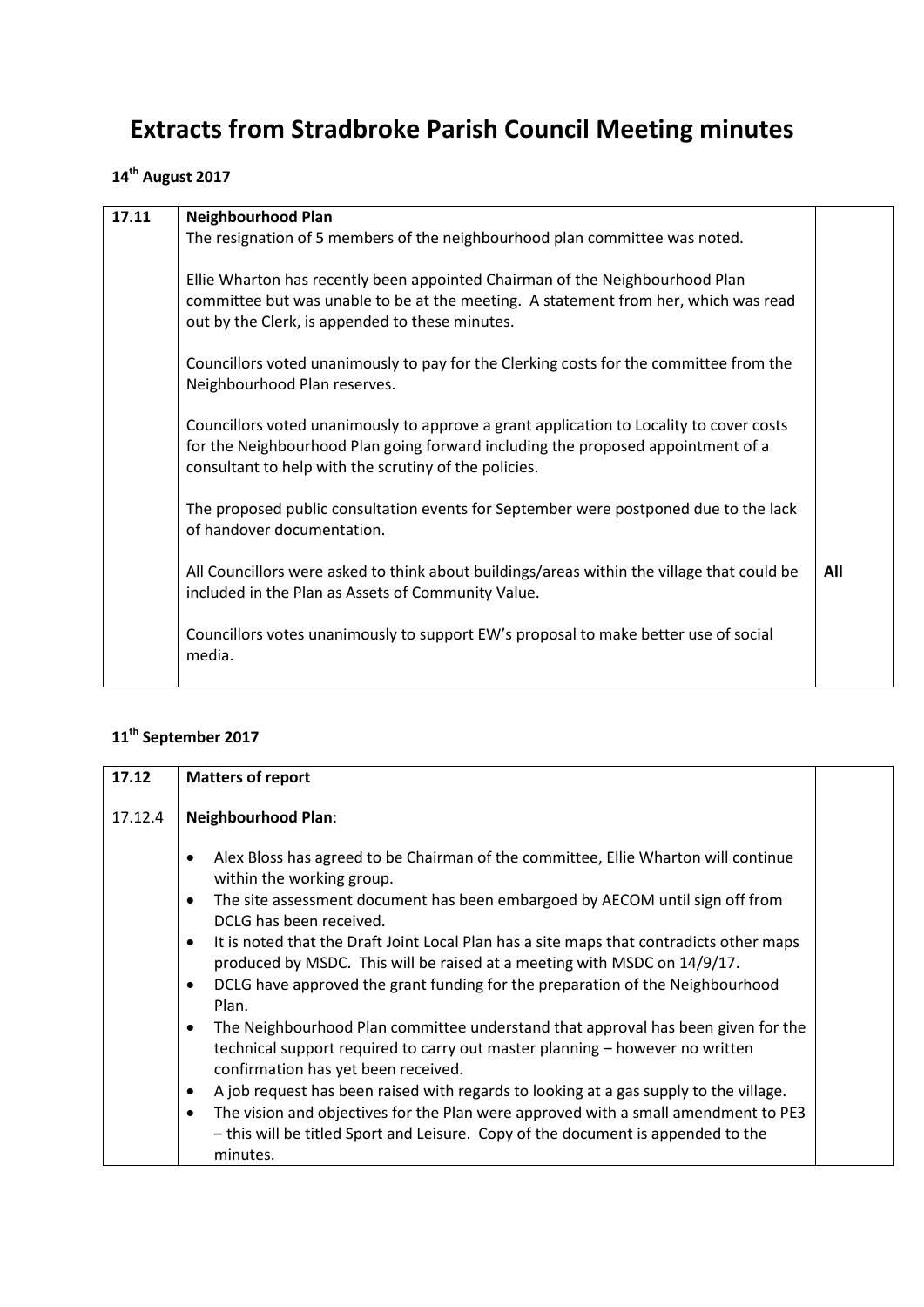#### **9 th October 2017**

| 17.12   | <b>Neighbourhood Plan</b>                                                                         |  |
|---------|---------------------------------------------------------------------------------------------------|--|
| 17.12.1 | The councillors voted unanimously to dissolve the Committee structure and allow the               |  |
|         | current group to continue as a working party reporting to/from the Council via the Clerk.         |  |
| 17.12.2 | Councillors noted that as per terms of the grant received companies have been                     |  |
|         | approached to help reformat and redesign the plan.                                                |  |
| 17.12.3 | Councillors noted that the costs for preparing and printing the questionnaires together           |  |
|         | with other documents for the Public Consultation event will come from the grant fund.             |  |
| 17.12.4 | Councillors noted that confirmation has been received that the application for Technical          |  |
|         | Support to carry out a viability report has been successful.                                      |  |
| 17.12.5 | Councillors noted that at the present time the cost for mapping software and Survey               |  |
|         | Monkey will come from the Council's reserved fund.                                                |  |
| 17.12.6 | The following item took place in closed session so as not to prejudice the consultation           |  |
|         | process:                                                                                          |  |
|         | Councillors reviewed and approved the questionnaire and draft policies for inclusion in           |  |
|         | the Public Consultation events taking place $17^{th}$ & $19^{th}$ October. It was agreed that the |  |
|         | documents and an online survey would be available until 25 <sup>th</sup> October.                 |  |

## **13th November 2017**

| 17.13 | <b>Neighbourhood Plan</b>                                                                  |  |
|-------|--------------------------------------------------------------------------------------------|--|
|       | Training for the next stage of the plan is taking place on $21st$ November and Councillors |  |
|       | were informed they could attend if they thought it would help them understand the          |  |
|       | process.                                                                                   |  |
|       | A further update on time frame for the Plan will be given after the next working party     |  |
|       | meeting.                                                                                   |  |

#### **6 th November 2017**

| 17.5   | Response to Joint Local Plan including site allocations.                                                                                                                                                                                                                                                                     |
|--------|------------------------------------------------------------------------------------------------------------------------------------------------------------------------------------------------------------------------------------------------------------------------------------------------------------------------------|
| 17.5.1 | Councillors voted unanimously on a motion to close the meeting to the public at this point due to the<br>commercially sensitive nature of the business to be conducted.                                                                                                                                                      |
| 17.5.2 | Councillors reviewed a report presented by the Neighbourhood Plan working group concerning site<br>allocations. The council voted unanimously to approve the report with a couple of minor<br>amendments, this report would form the basis of the Parish Council response to questions 78 and 79<br>of the Joint Local Plan. |
|        | LS arrived at this point.                                                                                                                                                                                                                                                                                                    |
|        | Councillors reviewed reports received on each section of the Joint Local Plan and approved their<br>responses to be submitted to MSDC.                                                                                                                                                                                       |
|        | The meeting was reopened at this point.                                                                                                                                                                                                                                                                                      |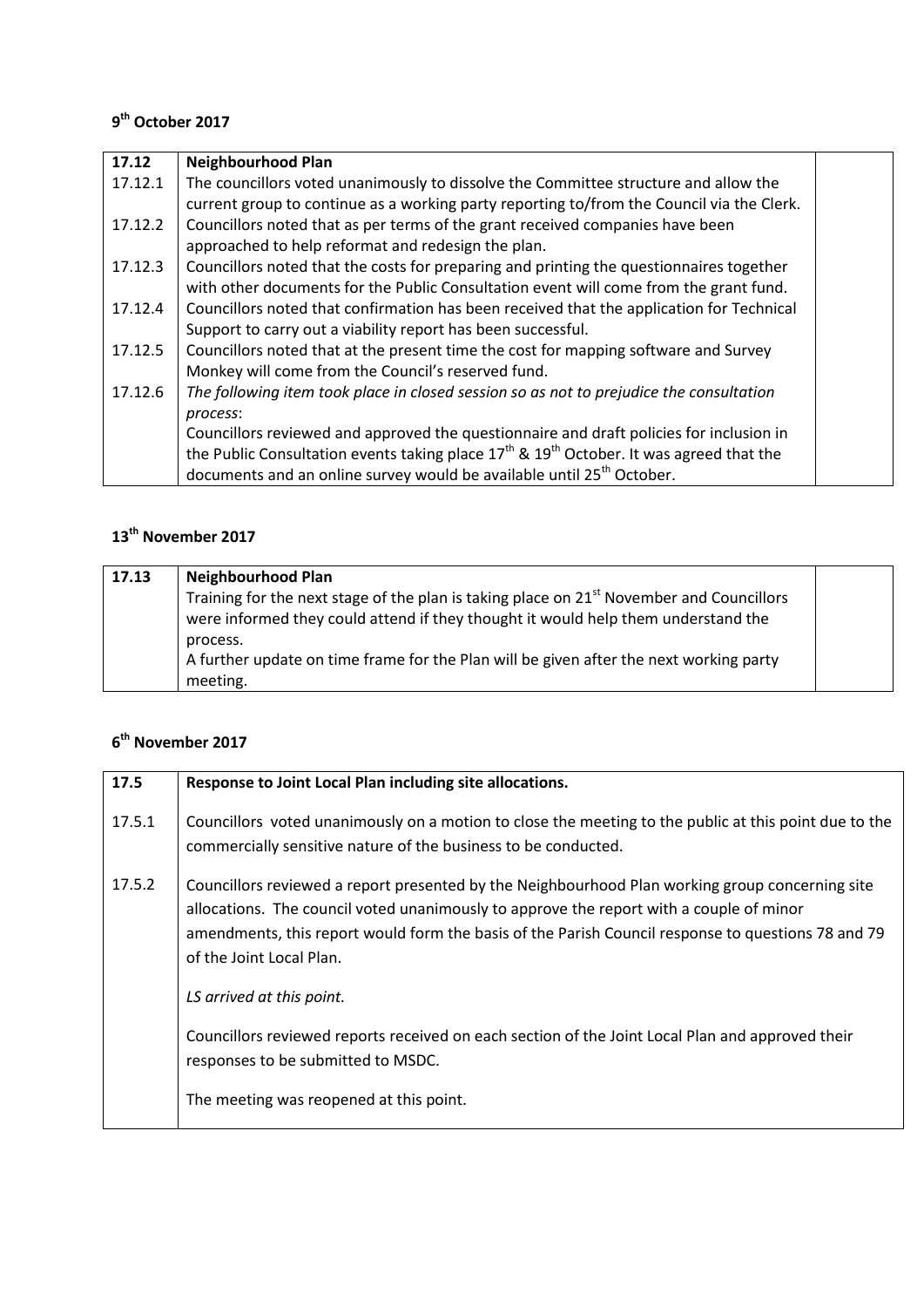## **28th November 2017**

| 17.5   | Response to Joint Local Plan including site allocations.                                              |
|--------|-------------------------------------------------------------------------------------------------------|
| 17.5.1 | Councillors voted unanimously on a motion to close the meeting to the public at this point due to the |
|        | commercially sensitive nature of the business to be conducted. Members of the Neighbourhood Plan      |
|        | Working Party were invited to stay as they were responsible for producing the report.                 |
| 17.5.2 | Councillors reviewed a revised report presented by the Neighbourhood Plan working group               |
|        | concerning site allocations. Councillors voted by majority vote to accept the revised report.         |
|        | The meeting was reopened at this point.                                                               |

## **11th December 2017**

| 17.14   | <b>Neighbourhood Plan:</b>                                                            |              |
|---------|---------------------------------------------------------------------------------------|--------------|
| 17.14.1 | Training took place for the next stage of the process and was attended by members     |              |
|         | of the Neighbourhood Plan working group and Parish Councillors.                       |              |
| 17.14.2 | A draft plan was sent confidentially to Councillors for review. Comments to the Clerk | <b>Cllrs</b> |
|         | by Christmas.                                                                         |              |
| 7.14.3  | Councillors noted that the Regulation 14 consultation will commence in mid January    |              |
|         | 2018.                                                                                 |              |
| 7.14.4  | Councillors voted unanimously to apply for a further grant from Locality to assist    |              |
|         | with the completion of the plan. Councillors noted a report on the expenditure of     |              |
|         | the current grant and noted an over spend/commitment of appx £130 which would         |              |
|         | come from Parish Council reserves.                                                    |              |
| 7.14.5  | A discussion on gas and future health care commissioning took place. It was agreed    | agenda       |
|         | that a decision on gas would be deferred to a future meeting and that health care     |              |
|         | would be pursued, if possible, with the CCG.                                          |              |

#### **8 th January 2018**

| 17.8   | <b>Neighbourhood Plan</b>                                                                                                                                                                                                                                                                                                               |
|--------|-----------------------------------------------------------------------------------------------------------------------------------------------------------------------------------------------------------------------------------------------------------------------------------------------------------------------------------------|
| 17.8.1 | Councillors reviewed a proposal from the Neighbourhood Plan working group to<br>release the Site Allocation Report (and its appendices) together with the Draft<br>Neighbourhood Plan to enable these documents to be referred to when dealing with<br>planning applications. Councillors voted unanimously to release these documents. |
| 17.8.2 | The Neighbourhood Plan working group asked the Councillors to approve the launch<br>date for the Regulation 14 pre-submission consultation as $20th$ January 2018.<br>Councillors approved this date by unanimous vote.                                                                                                                 |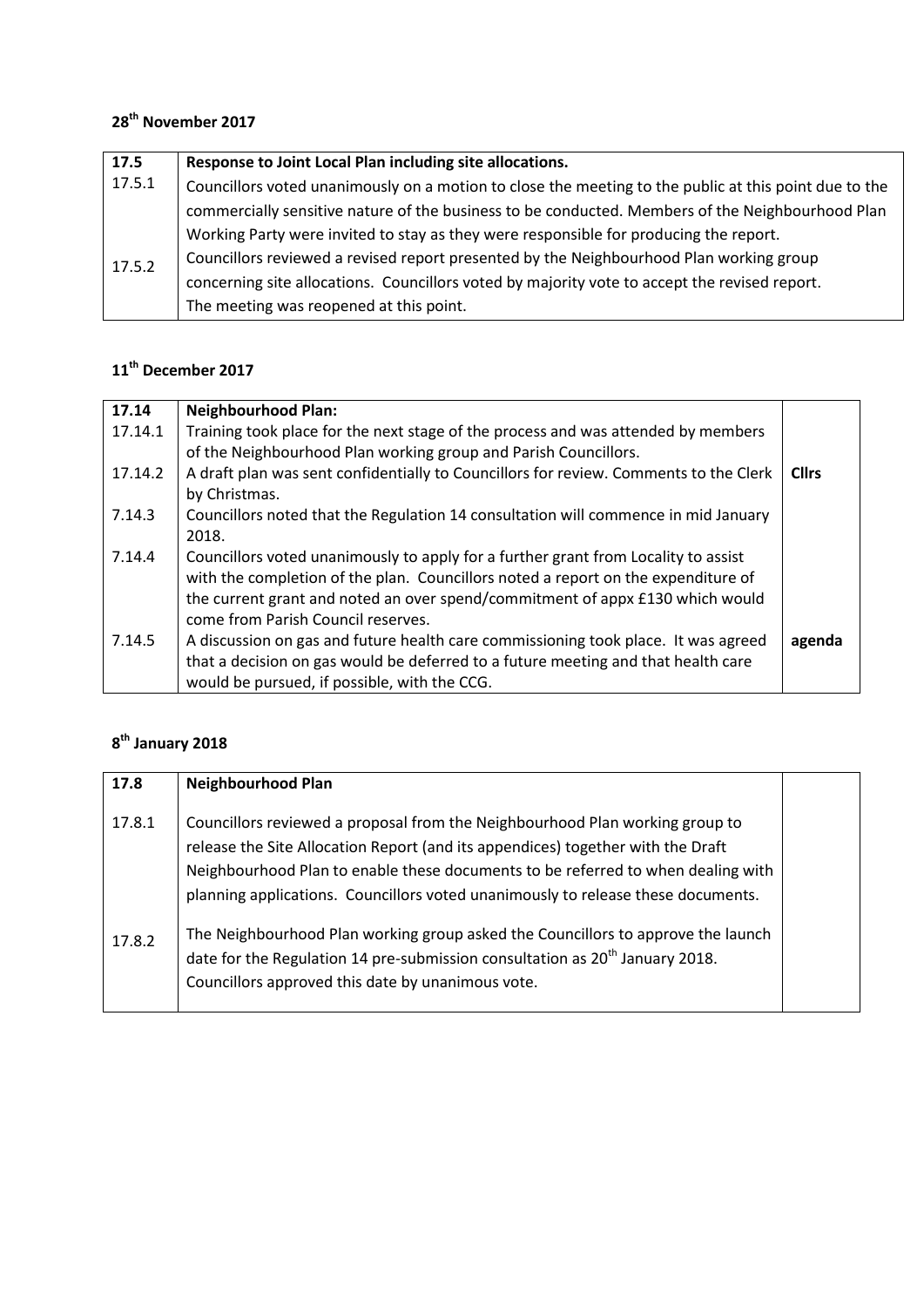### **22nd January 2018**

| 17.8 | <b>Neighbourhood Plan</b>                                                       |
|------|---------------------------------------------------------------------------------|
|      | Councillors unanimously approved a recommendation from the Neighbourhood        |
|      | Working Party that any minor amendments to the draft plan raised in response to |
|      | the Regulation 14 consultation will be carried out by the working party. Any    |
|      | substantive or material changes will need to be approved by the Parish Council  |

## **12th February 2018**

| 17.9 | <b>Neighbourhood Plan</b>                                                                                                                                                                                                                                                                                                                                               |  |
|------|-------------------------------------------------------------------------------------------------------------------------------------------------------------------------------------------------------------------------------------------------------------------------------------------------------------------------------------------------------------------------|--|
|      | The working party reported that they are reviewing the responses to the Reg. 14<br>Consultation and hope to be able to prepare a final version of the Neighbourhood<br>Plan for the March meeting for the Parish Council to approve for submission. The<br>working group advised that the SEA screening had shown an SEA Scoping was<br>required and this was approved. |  |

#### **12th March 2018**

| 17.9 | <b>Neighbourhood Plan</b>                                                                                                                                                                                                                                                      |  |
|------|--------------------------------------------------------------------------------------------------------------------------------------------------------------------------------------------------------------------------------------------------------------------------------|--|
|      | The Regulation 14 consultation period ended on $2^{nd}$ March and the working group<br>have analysed the responses received and made some minor amendments to the<br>plan. A statement was made by TW on behalf of the working group $-$ a copy is<br>appended to the minutes. |  |

#### **Agenda item 17.9**

TW made a statement as follows:

We are sorry to announce that the Neighbourhood Plan submission has had to be delayed.

This is disappointing for us as we were on schedule with the papers and had planned to approve the plan tonight.

We have had 29 responses to the recent consultation, mostly very favourable. Some of these are from Stradbroke residents. Others are from public bodies, namely: Suffolk Preservation Society, Historic England, Natural England, Environment Agency, Anglia Water, NHS England and Suffolk County Council, who have suggested amendments which will be written into the document.